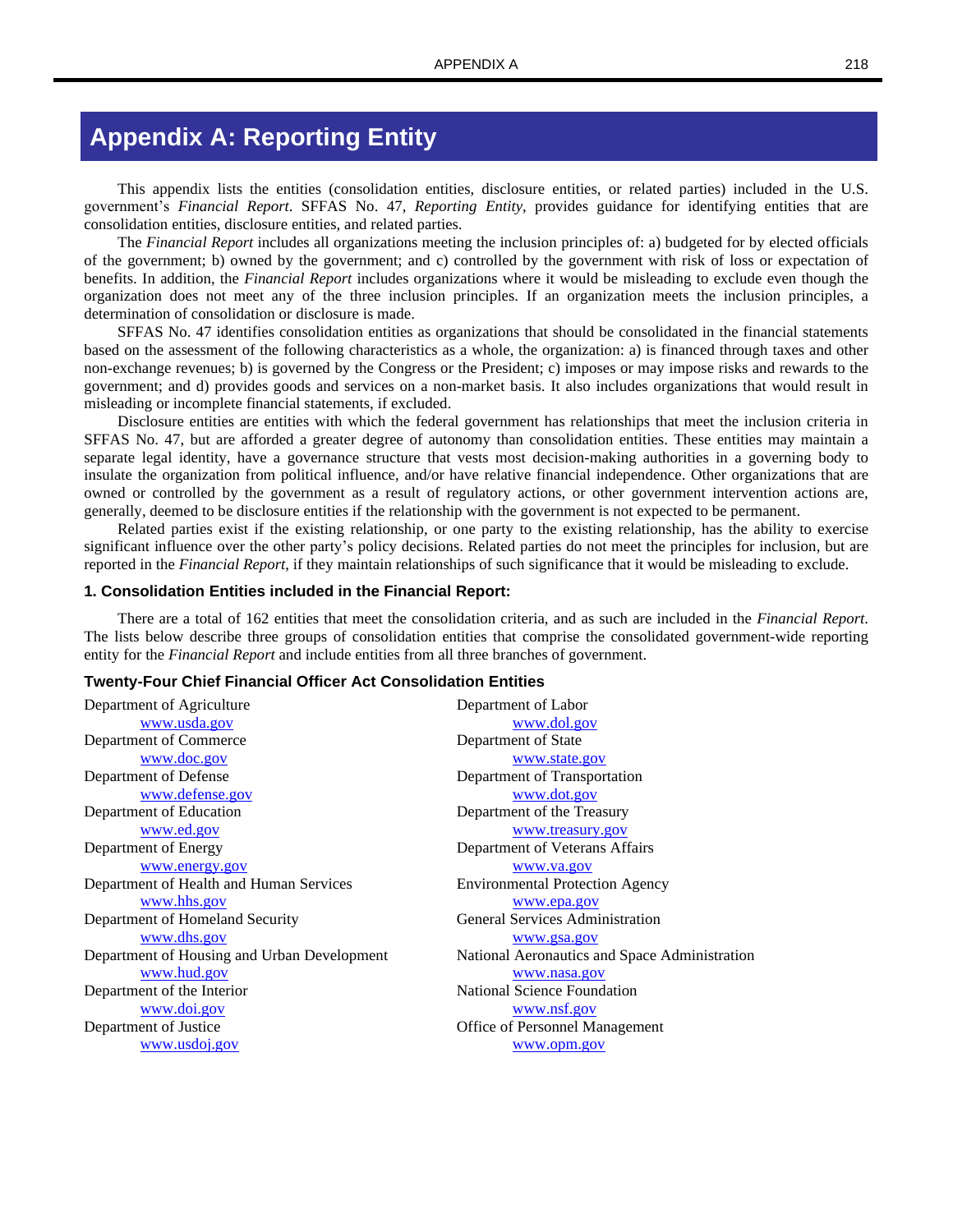Small Business Administration [www.sba.gov](http://www.sba.gov/) Social Security Administration [www.ssa.gov](http://www.ssa.gov/)

### **Sixteen Additional Significant Consolidation Entities**

Export-Import Bank of the U.S. [www.exim.gov](http://www.exim.gov/) Farm Credit System Insurance Corporation [www.fcsic.gov](http://www.fcsic.gov/) Federal Communications Commission [www.fcc.gov](http://www.fcc.gov/) Federal Deposit Insurance Corporation [www.fdic.gov](http://www.fdic.gov/) General Fund of the U.S. Government [www.fiscal.treasury.gov/general-fund](http://www.fiscal.treasury.gov/general-fund) Millennium Challenge Corporation [www.mcc.gov](http://www.mcc.gov/) National Credit Union Administration [www.ncua.gov](http://www.ncua.gov/) National Railroad Retirement Investment Trust [www.rrb.gov](https://rrb.gov/FinancialReporting/NRRIT)

U.S. Agency for International Development [www.usaid.gov](http://www.usaid.gov/) U.S. Nuclear Regulatory Commission [www.nrc.gov](http://www.nrc.gov/)

Pension Benefit Guaranty Corporation [www.pbgc.gov](http://www.pbgc.gov/) Railroad Retirement Board [www.rrb.gov](https://rrb.gov/) Securities and Exchange Commission [www.sec.gov](http://www.sec.gov/) Security Assistance Accounts [www.dsca.mil](http://www.dsca.mil/) Smithsonian Institution [www.si.edu](http://www.si.edu/) Tennessee Valley Authority www.tva.com U.S. International Development Finance Corporation [www.dfc.gov](https://www.dfc.gov/) U.S. Postal Service [www.usps.com](http://www.usps.com/)

## **One Hundred Twenty-two Additional Consolidation Entities**

400 Years of African-American History Commodity Futures Trading Commission Commission Congressional Budget Office Administrative Conference of the U.S. Republic of China Advisory Council on Historic Preservation Consumer Product Safety Commission African Development Foundation Corporation for National and Community Service Alyce Spotted Bear and Walter Soboleff Council of the Inspectors General on Integrity and Commission on Native Children **Efficiency** American Battle Monuments Commission Court of Appeals for Veterans Claims Architect of the Capitol DC Courts Armed Forces Retirement Home DC Courts–Defender Services Barry Goldwater Scholarship and Excellence in Defense Nuclear Facilities Safety Board Education Foundation Delta Regional Authority Bureau of Consumer Financial Protection Denali Commission Central Intelligence Agency Dwight D. Eisenhower Memorial Commission Chemical Safety and Hazard Investigation Board Election Assistance Commission Christopher Columbus Fellowship Foundation Environmental Dispute Resolution Fund Commission for the Preservation of America's Equal Employment Opportunity Commission Heritage Abroad Executive Office of the President Commission on Civil Rights Farm Credit Administration Commission on Combating Synthetic Opioid Federal Election Commission Commission of Fine Arts **Finance Agency** Federal Housing Finance Agency Commission on International Religious Freedom Federal Labor Relations Authority Commission on Security and Cooperation in Europe Federal Maritime Commission Committee for Purchase from People Who Are Blind or Federal Mediation and Conciliation Service

Access Board Congressional-Executive Commission on the People's Appalachian Regional Commission Court Services and Offender Supervision Agency for DC Trafficking Federal Financial Institutions Examination Council Severely Disabled Federal Mine Safety and Health Review Commission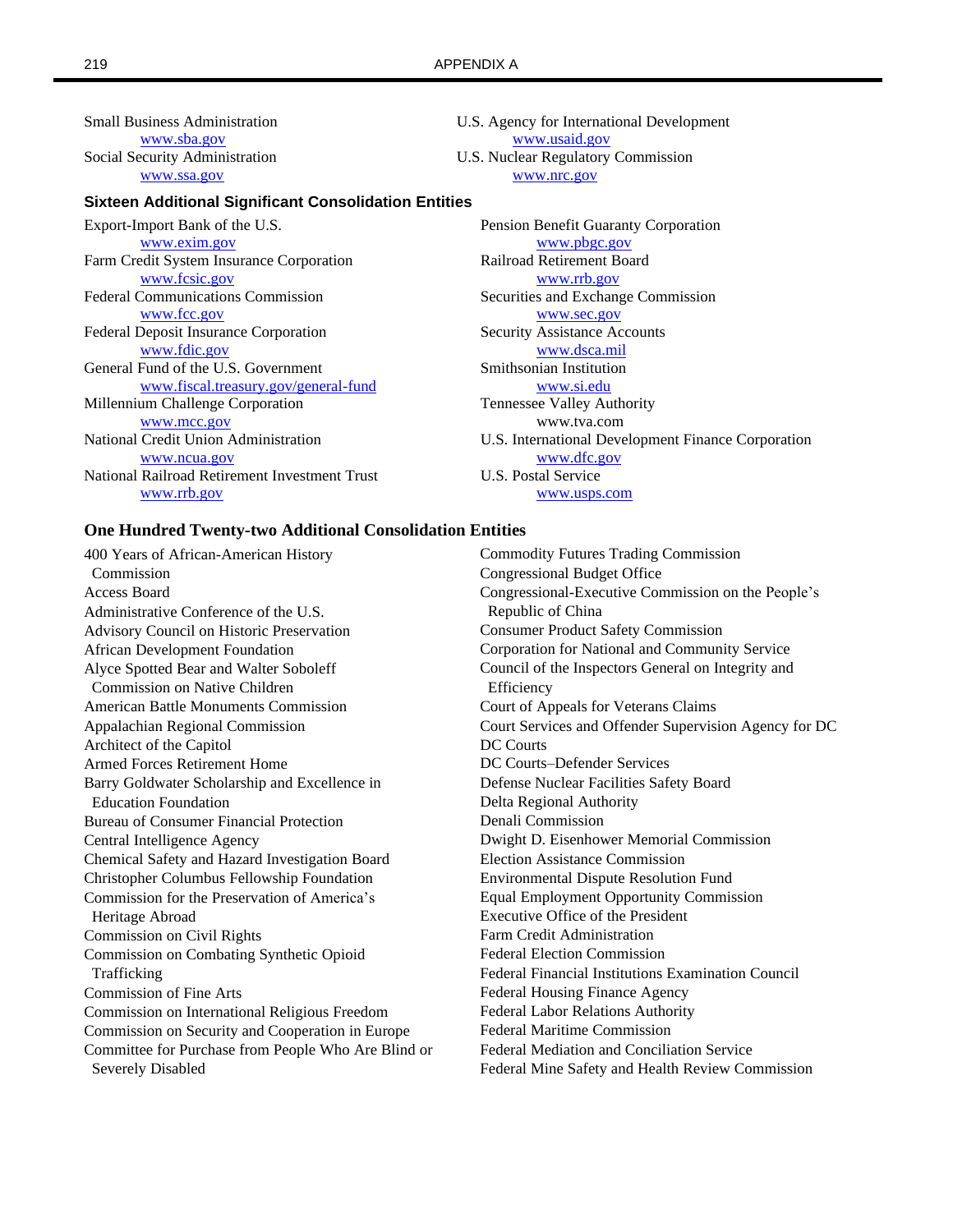Federal Permitting Improvement Steering Council National Security Commission on Artificial Intelligence Federal Trade Commission National Transportation Safety Board Government Accountability Office Neighborhood Reinvestment Corporation Government Publishing Office Northern Border Regional Commission Gulf Coast Ecosystem Restoration Council Nuclear Waste Technical Review Board Harry S. Truman Scholarship Foundation Occupational Safety and Health Review Commission House of Representatives Office of Congressional Workplace Rights Institute of Museum and Library Services Office of Government Ethics Intelligence Community Management Account Office of Navajo and Hopi Indian Relocation Inter-American Foundation **Inter-American Foundation Office of Nuclear Waste Negotiator**\* International Trade Commission **Office of Special Counsel** James Madison Memorial Fellowship Foundation Open World Leadership Center Japan-U.S. Friendship Commission Patient Centered Outcomes Research Trust Fund John C. Stennis Center for Public Service Peace Corps Training and Development Presidio Trust John F. Kennedy Center for the Performing Arts Privacy and Civil Liberties Oversight Board Judiciary Public Buildings Reform Board Library of Congress Public Defender Service for the DC Marine Mammal Commission Selective Service System Medicaid and Children's Health Insurance Program Senate Commission on Art Payment and Access Commission St. Lawrence Seaway Development Corporation Medicare Payment Advisory Commission State Justice Institute Merit Systems Protection Board Surface Transportation Board Surface Transportation Board Military Compensation and Retirement Modernization Thrift Savings Fund Commission\* U.S. Agency for Global Media Morris K. Udall and Stewart L. Udall U.S. Capitol Police Foundation U.S. Capitol Preservation Commission National Capital Planning Commission U.S. Holocaust Memorial Museum National Commission on Military Aviation Safety U.S. Institute of Peace National Commission on Military, National and Public U.S. Interagency Council on Homelessness Service U.S. Semiquincentennial Commission National Council on Disability U.S. Senate National Endowment for the Arts U.S. Tax Court National Endowment for the Humanities U.S. Trade and Development Agency National Gallery of Art Vietnam Education Foundation National Labor Relations Board Western Hemisphere Drug Policy Commission National Mediation Board Women's Suffrage Centennial Commission National Railroad Passenger Corporation, Office of the Woodrow Wilson International Center for Scholars Inspector General WWI Centennial Commission

National Archives and Records Administration U.S. China Economic and Security Review Commission

\*These entities are no longer active and have either returned all remaining fund balances to Treasury during FY 2021 or have remaining fund balances pending final return to Treasury as of September 30, 2021.